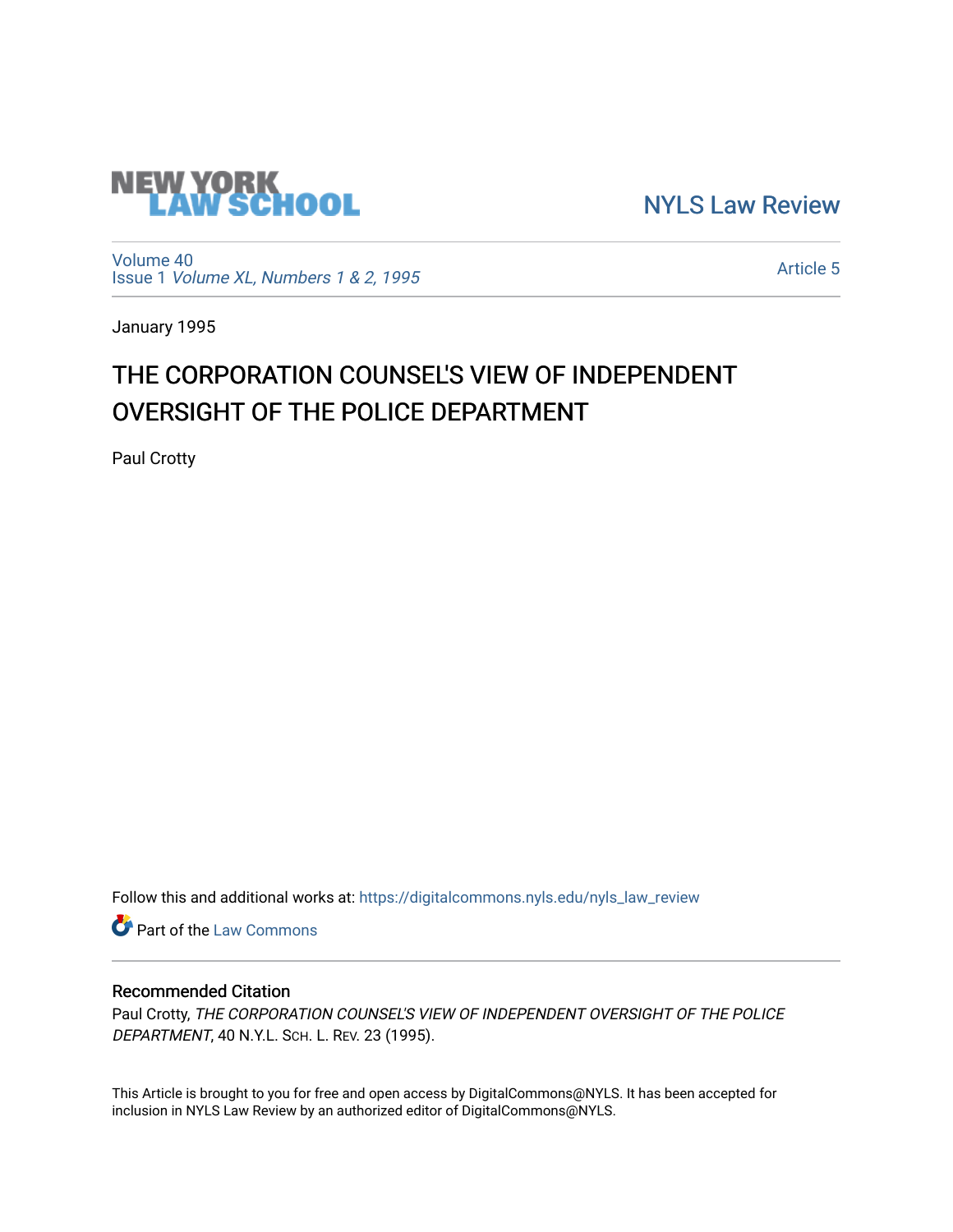#### **SPEECH**

### THE CORPORATION COUNSEL'S VIEW OF INDEPENDENT OVERSIGHT OF THE POLICE DEPARTMENT\*

## **PAUL** CROTTY\*\*

With the Speaker of the City Council' coming before this audience today, I thought it would be important to have another point of view on the topic of separation of powers in the City government. This is an important issue. In the press it is portrayed as acrimonious and divisive, but it is not.

Between the two branches of government, the legislative branch and the executive branch in the city of New York, there is, I think, a healthy tension. This tension is inherent in the division of power and produces a dynamic that is beneficial to all.

Our "separation of powers" in City government is not quite as clear as that under the Federal Constitution, but we have a Charter,<sup>2</sup> and the phrase I like to use with Deputy Mayor Powers<sup>3</sup> is: Is it "chartertutional" or "unchartertutional"?

In addition to our Charter, we have the state Municipal Home Rule Law,<sup>4</sup> we have the state Finance Law<sup>5</sup> and we have various local laws; so it is not always clear where power lies for a particular purpose in the City. But it is clear that, in the last analysis, power always exists someplace-and for it to be properly exercised it has to be accountable.

As part of the healthy tension I have described, there arise from time to time some especially contentious issues. We have one of those issues

\*\* Corporation Counsel for the City of New York.

1. Peter F. Vallone, Speaker of City Council. Mr. Vallone spoke at the Symposium advocating the City Council's Independent Police Investigation and Audit Board.

- 3. Peter J. Powers, First Deputy Mayor under Mayor Rudolph W. Giuliani.
- 4. N.Y. MUN. HOME RULE LAW art. 1, et seq. (McKinney 1994).

<sup>\*</sup> Mr. Crotty delivered these remarks extemporaneously at a symposium sponsored by the New York Law School Law Review in conjunction with the New York Law School Center for New York City Law on March 30, 1995 entitled *Police Corruption, Municipal Corruption: Cures at What Cost?* [hereinafter Symposium]. The footnotes accompanying these remarks were added by the editors of the New York Law School Law Review.

<sup>2.</sup> N.Y. CrrY CHARTER (Williams Press 1986 & Supp. 1995).

<sup>5.</sup> N.Y. STATE FiN. LAv art. 1, *et seq.* (McKinney 1989 & Supp. 1995).

<sup>23</sup>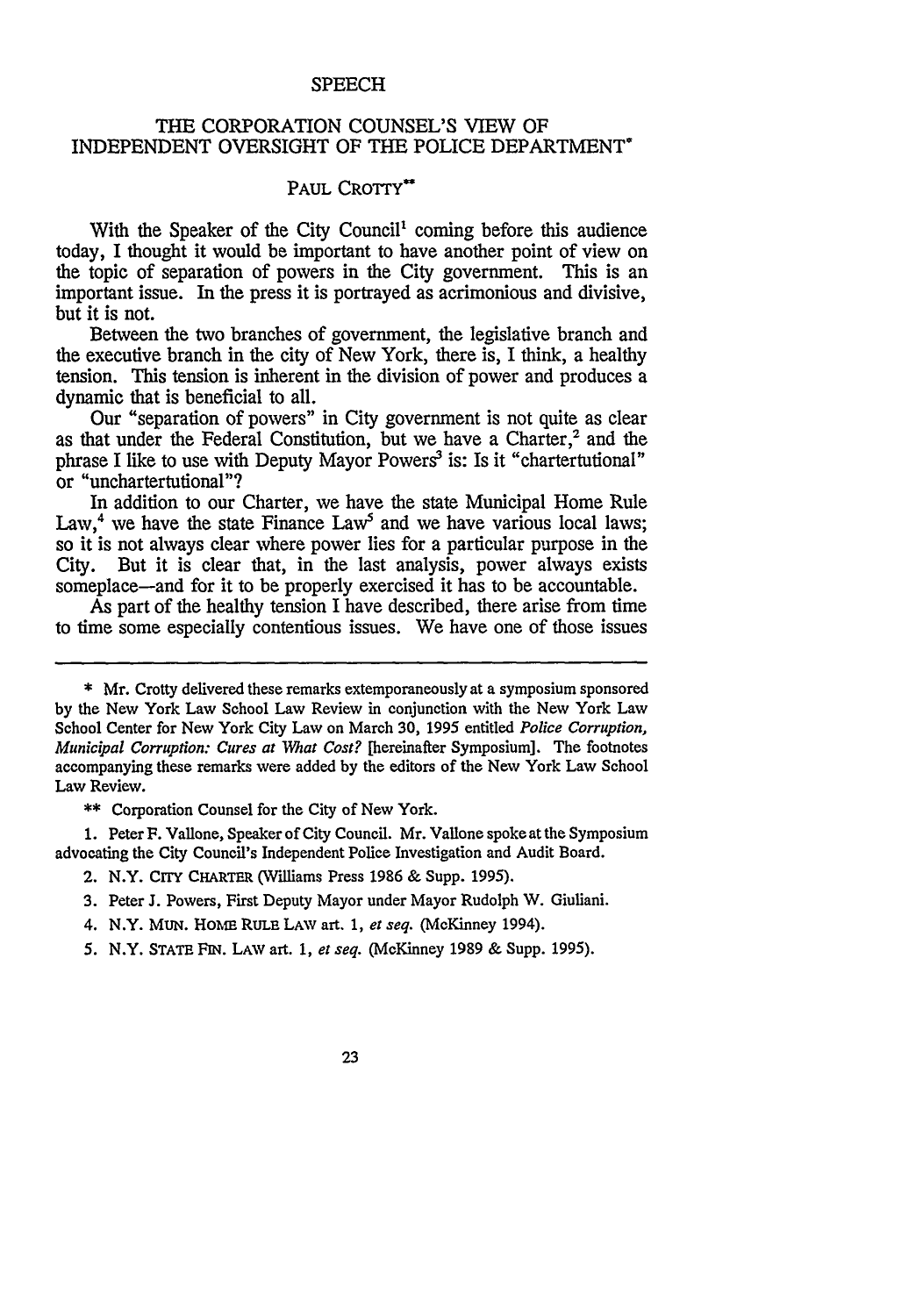before us right now. This particular issue arises from an assertion of power by the Council<sup>6</sup> where we believe no power exists.<sup>7</sup>

I was lucky enough to hear some of the remarks that the Speaker of the City Council made here earlier. He said that Mayor Giuliani was at risk of creating a misimpression that he is above the law.<sup>8</sup> The Speaker said that the Mayor's actions send a chilling message to all citizens who expect elected officials to not only uphold laws but to obey them as well.<sup>9</sup> And I must tell you that the Mayor, of course, takes his oath of office very, very seriously. He has pledged to uphold the law.

And just as the law is binding on the Mayor, it is binding on the City Council as well. For example, in November the Council tried to adopt its own budget in mid-year.<sup>10</sup> We had to ask a court to remind the City Council that it was not empowered to enact its own budget in the middle of the year."' It can do that at the beginning of the fiscal year, but in the middle of the fiscal year its powers are more limited. **12** As you probably know, the court annulled the Council's actions.<sup>13</sup>

7. Because the Council, under Local Law 13, is empowered to appoint two of the five members of the Independent Police Investigation and Audit Board, the Council attempted to curtail the Mayor's power under the New York City Charter to appoint "the heads of administrations, departments, all commissioners and all other officers not elected by the people, except as otherwise provided by law." *Compare* N.Y., N.Y., Local Law 13 § 450 (Jan. *19,* 1995) *with* N.Y. CITY CHARTER ch.1, § 6 (Williams Press 1986 & Supp. 1995).

*8. See* Peter F. Vallone, Speech: *The City Council's View ofindependent Oversight of the Police Department,* 40 N.Y.L. SCH. L. REv. 13 (1995).

*9. Id.* at 17.

10. *See* Council of New York v. Giuliani, 163 Misc. 2d 681, 691-92. (N.Y. Sup. Ct. 1994) (holding that the Council's attempt to adopt budget modifications mid-year was unlawful).

11. *Id.* (holding that the City Council can only enact a budget in the middle of the year if the Mayor initiates a budget modification proposal).

12. *Id.* at 684-85. The court stated that at the beginning of the fiscal year, the Council has the authority to "increase, decrease, add or omit any unit of appropriation for personal service or other than personal service" and may override a mayoral veto of those changes within ten days. *Id.* at 685. In the middle of the fiscal year, the Council's power is limited to disapproval of budget modifications within thirty days of the stated meeting following the receipt of notice. *Id.*

13. *Id.* at 691-92

<sup>6.</sup> In January, 1995 the Council enacted Local Law No. 13 which created the Independent Police Investigation and Audit Board. This Board was to be made up of five members, two of whom would be appointed by the Council, two by the Mayor, and the fifth member to be jointly appointed by the Mayor and the Speaker of the City Council. N.Y., N.Y., Local Law 13 §§ 1, 450 (Jan. 19, 1995).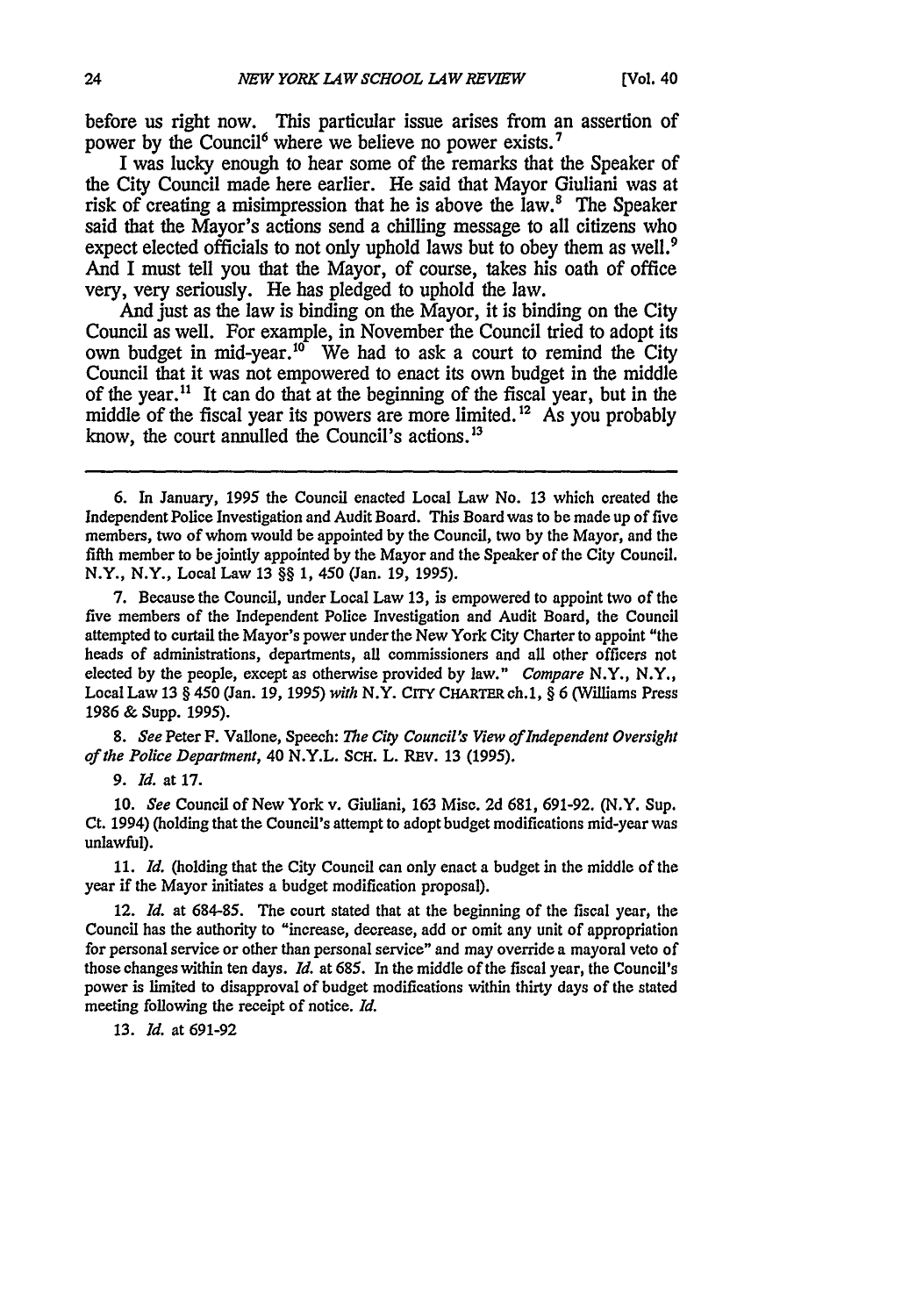The division of power between the Mayor and the Council is important, and it is important to maintain that division of power if we want to have a system of government that is wise and can survive the test **of** time.

With regard to the independent commission which the City Council has created, I think that it is important to remember that the five District Attorneys-the five elected District Attorneys in New York City, one from each county-and the two U.S. Attorneys, have all gone on public record to state that the City Council's legislation is not the best exercise of the City Council's power. The Speaker of the City Council passes that off as a parochial concern about funding and resources and suggests that they are just concerned about who is going to have power.<sup>14</sup> However, the fact of the matter is that when seven prosecutors, each of whom is independent, say that there is something wrong,<sup>15</sup> I think all of us ought to stand back and say, maybe they are right. This is part of a dialogue that ought to go on in public.

It is not necessarily divisive to allow for debate, and I think that the City Council ought to listen to such objections. However, rather than deal with those objections, the City Council's bill has simply proposed a series of protocols to be executed after the law takes effect.<sup>16</sup> Protocols are designed to instill cooperation. But the fact of the matter is that you cannot legislate cooperation in order to resolve the complicated law enforcement issues raised by the prosecutors.<sup>17</sup> We ought to have a careful construct and-rather than just saying, "We can't think this out, go figure it out yourself and adopt a protocol," which is essentially what the legislation does-we would prefer to pursue this matter on a more careful basis.

16. Local Law 13, which created the Independent Police Investigation and Audit Board, recommends that protocols with the Police Department, District Attorneys and Civilian Complaint Review Board be established, whereby information shall be exchanged and cooperation facilitated between the Board and the various law enforcement agencies. N.Y., N.Y., Local Law 13, § 457(a)-(c) (Jan. 19, **1995).**

17. Levitt, *supra* note **15,** at A20 (stating that the District and U.S. Attorneys fear that investigations by the Independent Police Investigation and Audit Board will interfere with their own investigations). In his message accompanying the veto of Local Law 13, Mayor Giuliani explained that the common concern of the prosecutors is that the broad investigative powers of the Board will pose serious confficts among the police, the City, and others combatting and investigating corruption, as well as present safety risks. *Mayor's Veto Message, excerpted in* N.Y. TIMEs, Dec. 24, 1994, § 1, at 28.

<sup>14.</sup> *See* Vallone, *supra* note 8.

<sup>15.</sup> Leonard Levitt, *Police Actions Speak Volumes,* N.Y. NEWSDAY, Oct. 17, 1994, at 20.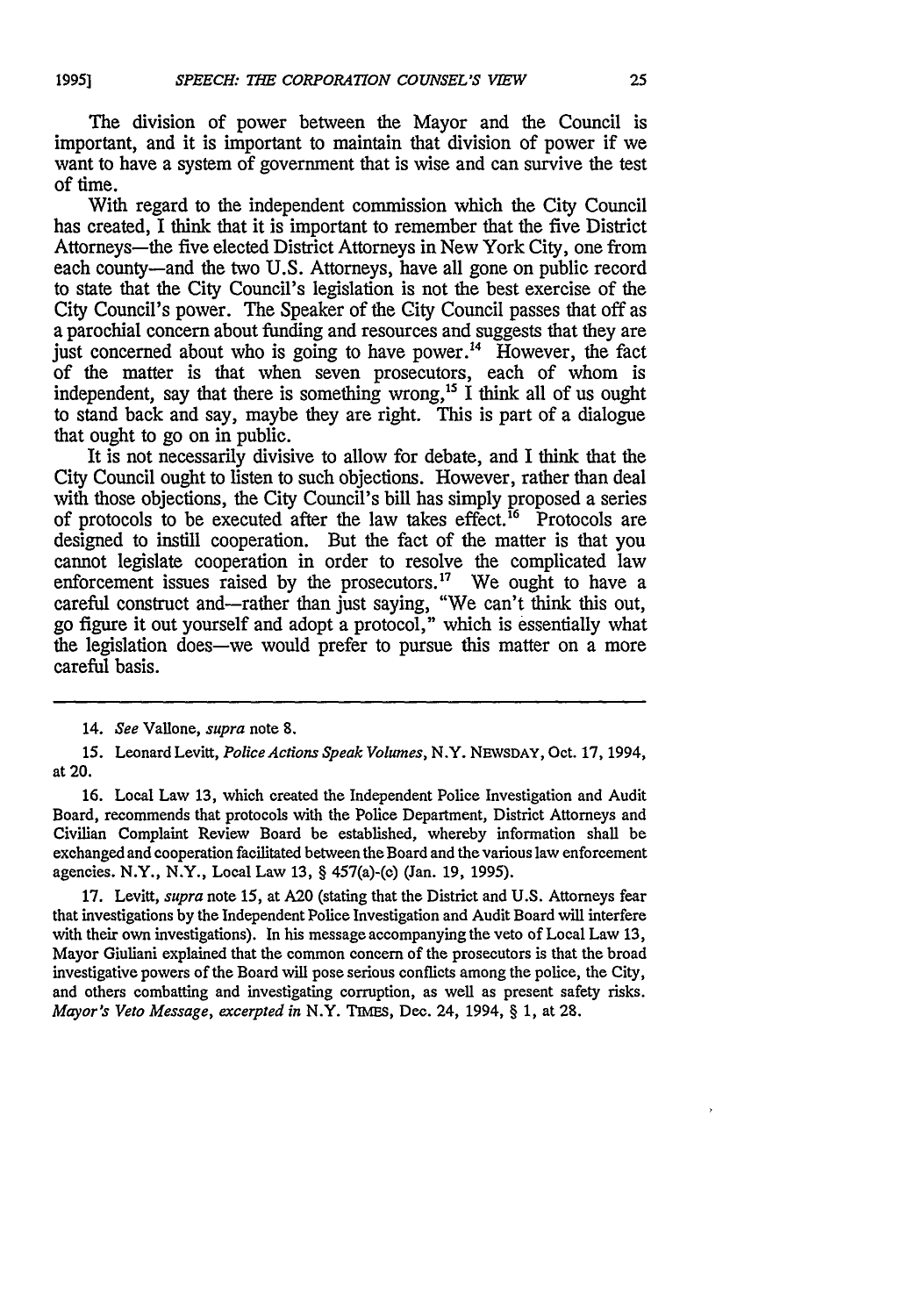Now, I think that there is substantial agreement between the Mayor and the Council on a number of important aspects of this issue. First of all, we believe, as the Mollen Commission<sup>18</sup> believed and as the City Council says it believes in its legislative findings, that a large majority of the members of the Police Department are decent men and women who are pledged to the rule of law, and who believe in carrying out their functions with honesty, honor, valor and integrity. We agree with that.

We also agree that the hazards of corruption are great and that there has to be a vigilant monitoring of those efforts to ensure that corruption is nipped in the bud. I think the Mollen Commission, the Mayor, and the City Council acknowledge that in the past there have been some deficiencies and that there has to be a renewed commitment from time to time to make sure that there is a vigorous, ongoing anti-corruption effort in the Police Department.

After all, as Commissioner Murphy suggested earlier today,  $^{19}$  it is vital to our democracy to have a well maintained police force which represents the community view as to how its laws, democratically adopted, should be enforced. $2^{\circ}$  Integrity is critical, and I am glad that the Council, the Mayor, and the Mollen Commission agree on this important point. The question now is, how is that to be served? We believe that it is best served by the terms of the Mayor's Executive Order 18.<sup>21</sup>

The Speaker of the City Council quoted from that portion of the Executive Order which says the Police Department remains responsible for conducting investigations of specific allegations of corruption made against the Department, $<sup>22</sup>$  and that the Commission</sup>

19. Patrick V. Murphy was New York City Police Commissioner from 1970 to 1973. Mr. Murphy spoke at the Symposium on March 30, 1995. *See* Patrick V. Murphy, Speech: *Police Corruption and the Need for Leadership,* 40 N.Y.L. **SCH.** L. REv. *65* (1995).

**20.** *See id.*

**<sup>18.</sup>** The Mollen Commission was created in July, 1992, pursuant to Executive Order 42 of then-Mayor David N. Dinkins, to investigate the nature and extent of corruption in the Poliee Department, to evaluate the Department's procedures for preventing and detecting corruption, and to recommend changes and improvements. N.Y. CITY COMM'N **TO INVESTIGATE ALLEGATIONS OF POLICE CORRUPTION AND THE ANTI-CORRUPTION PROC. OF THE** POLICE **DEP'T, COMM'N REP. 1** (July 7, **1994)** (Milton Mollen, Chair) [hereinafter MOLLEN COMM'N REP.].

<sup>21.</sup> N.Y., N.Y., Exec. Order **18** (Feb. **27,** 1995) (establishing a five-member commission, appointed by the Mayor, to investigate possible corruption within the Police Department).

<sup>22.</sup> Vallone, *supra* note **8,** at 19-20 (quoting N.Y., N.Y., Exec. Order **18,** § 3(b)).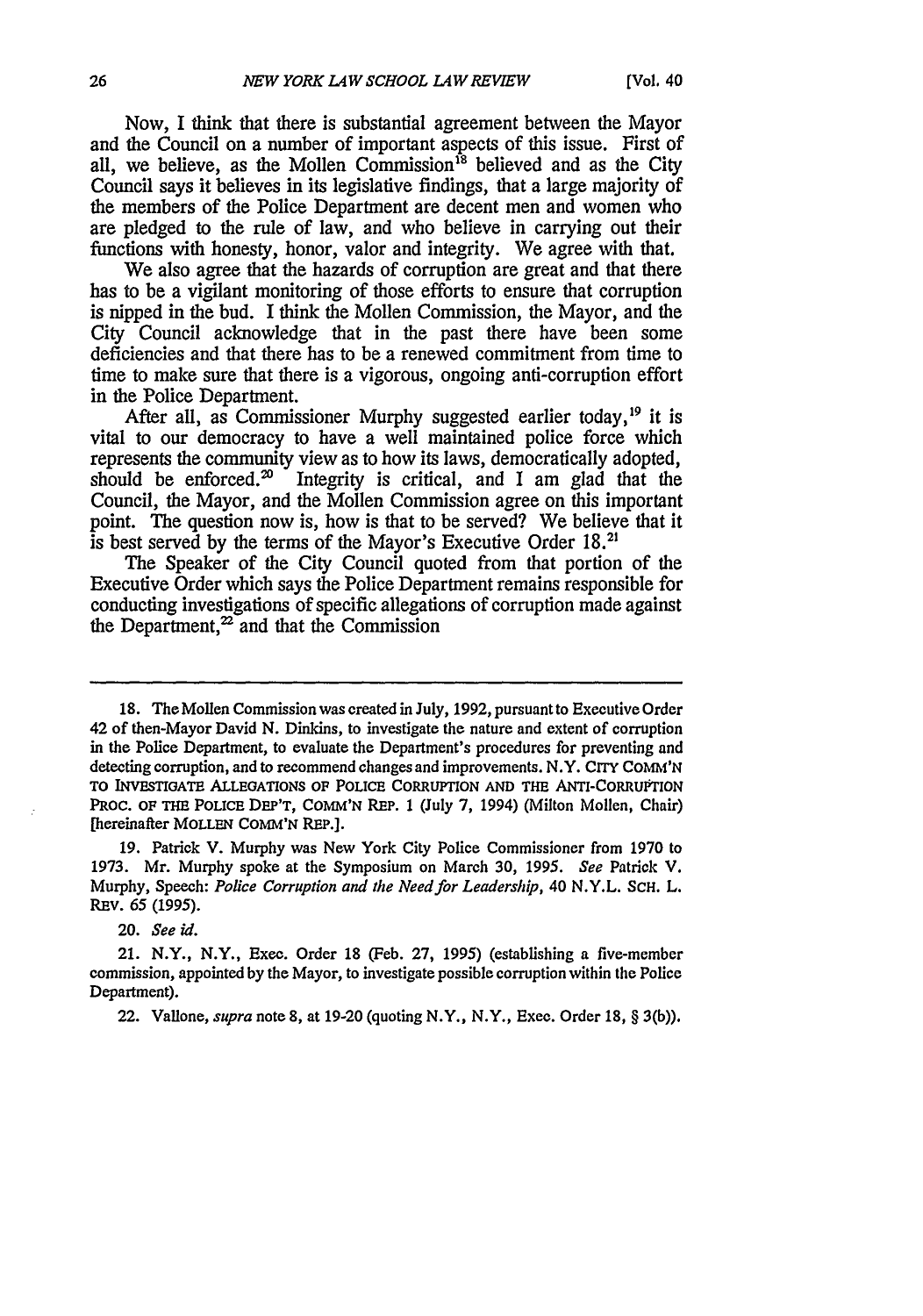shall not investigate such matters except where the Commission and the Commissioner of the City Department of Investigation, with the approval of the Mayor, determine that exceptional circumstances exist in which the assessment of the Police Department's anti-corruption systems requires the investigation of an underlying allegation of corruption made against Police Department personnel.<sup>23</sup>

And, I think, the Speaker of the Council, after having read those provisions said, "Come on." Well, I will agree with him. I say, "Come on" too. "Come on and let's get real." "Come on and let's analyze the facts."

The fact of the matter is that in the division of power that exists, power has to be accountable. And while the Speaker of the Council talks about the independence of this commission that he has created, the fact of the matter is that it is independent of the Mayor, it is independent of the City Council, it is independent of everyone, and therefore is not accountable.

If we look back at the successes of the Mollen Commission, I think all of us will recognize that it was appointed by the Mayor and it was independent of the Police Department-but it was not independent of the Mayor.<sup>24</sup> Unlike the Mollen Commission and the commission that the Mollen Commission suggested ought to be continued,<sup>25</sup> the Independent Police Investigation and Audit Board, $26$  with members evenly appointed by the City Council and the Mayor, $27$  is independent of the Mayor and independent of the City Council.<sup>28</sup> It exists on its own.

It is fine to have the Board independent of the Police Department; no one quarrels with that. However, should it be independent of the Mayor? It is the Mayor who under the Charter is charged with ensuring efficiency

23. N.Y., N.Y., Exec. Order 18, § 39(b) (Feb. 27, 1995).

24. N.Y., N.Y., Exec. Order 42, § 2 (July 24, 1992) (establishing the Mollen Commission, in which the five members of the Commission were appointed by then-Mayor David N. Dinkins).

**25. MOLLEN** COMM'N REP., supra note 18, at 152-154 (recommending the creation of a permanent external police commission independent of the Police Department, while still remaining accountable to and appointed by the Mayor).

26. See N.Y., N.Y., Local Law 13, § 450 (Jan. 19, 1995).

27. *Id.*

28. See generally N.Y., N.Y., Local Law 13 (Jan. 19, 1995) (enumerating the powers of the Independent Police Investigation and Audit Board and specifically granting the Board the power to undertake independent investigations of possible police corruption).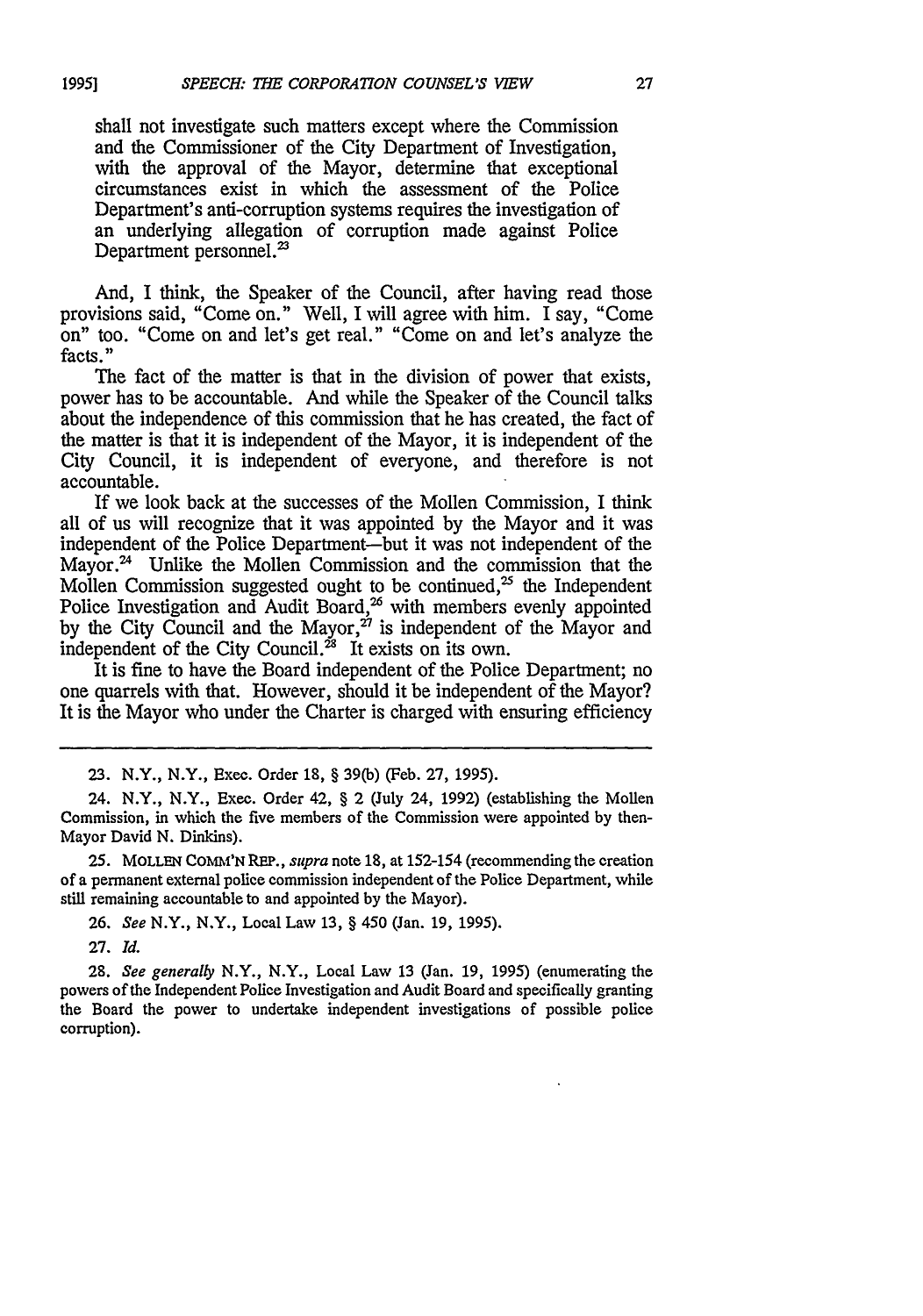and integrity in government.<sup>29</sup> It is the Mayor who appoints the Police Commissioner.<sup>30</sup> The Independent Police Investigation and Audit Board, appointed in part by the City Council<sup>31</sup> is in derogation of those duties and responsibilities.<sup>32</sup> It is in derogation of the Mayor's powers.

Under the City Charter, and under the state Municipal Home Rule Law,<sup>33</sup> a local law which would curtail the power of the Mayor or of another elected office-holder requires the approval of the electorate.<sup>34</sup> In other words, it must be approved by referendum.<sup>35</sup> So our objection to this bill enacted **by** the City Council, and a key reason for the Mayor's

**29. N.Y. Crry CHARTER ch. 1, §** 8(a) (Williams Press 1986 & Supp. *1995):* The mayor shall be responsible for the effectiveness and integrity of city government operations and shall establish and maintain such policies and procedures as are necessary and appropriate to accomplish this responsibility including the implementation of effective systems of internal control by each agency and unit under the jurisdiction of the mayor.

*Id.*

30. *See* N.Y. CrrY **CHARTER ch. 18, §** 431(a) (Williams Press 1986 & Supp. **1995)** (empowering the Mayor to appoint a Police Commissioner).

**31.** N.Y., N.Y., Local Law 13, **§** 450 (Jan. 19, 1995).

**32.** *Compare id.* (allowing the City Council to appoint two members to the Independent Police Investigation and Audit Board) *with* N.Y. **CrrY** CHARTER, ch. 1 **§§** 6(a), 8(a) (Williams Press 1986 & Supp. 1995) (empowering the Mayor to establish policies and procedures in order to uphold his responsibility for the effectiveness and integrity of City government operations, and to appoint the heads of administrations, departments, all commissioners, and all other unelected officials).

**33.** N.Y. MUN. HoME **RULE LAW** art. 1, *et seq.* (McKinney 1994).

*34. See* N.Y. CriY **CHARTER** ch. 2, **§ 38** (Williams Press 1986 & Supp. 1995) Section 38 states that:

[a] local law shall be submitted for the approval of the electors at the next general meeting **. . .** and shall become operative as prescribed therein only when approved at such election by the affirmative vote of a majority of the qualified electors of the city voting upon the proposition, if it:

**5)** Abolishes, transfers or curtails any power of an elective officer. *Id. See also* N.Y. MUN. HoME RULE **LAW** art. **3, § 23(2)** (McKinney 1994) ("Except as otherwise provided by or under authority of a state statute, a local law shall be subject to mandatory referendum if it ... **(f)** Abolishes, transfers or curtails any power of an elective officer.").

*35. Id.*

 $\sim$   $\sim$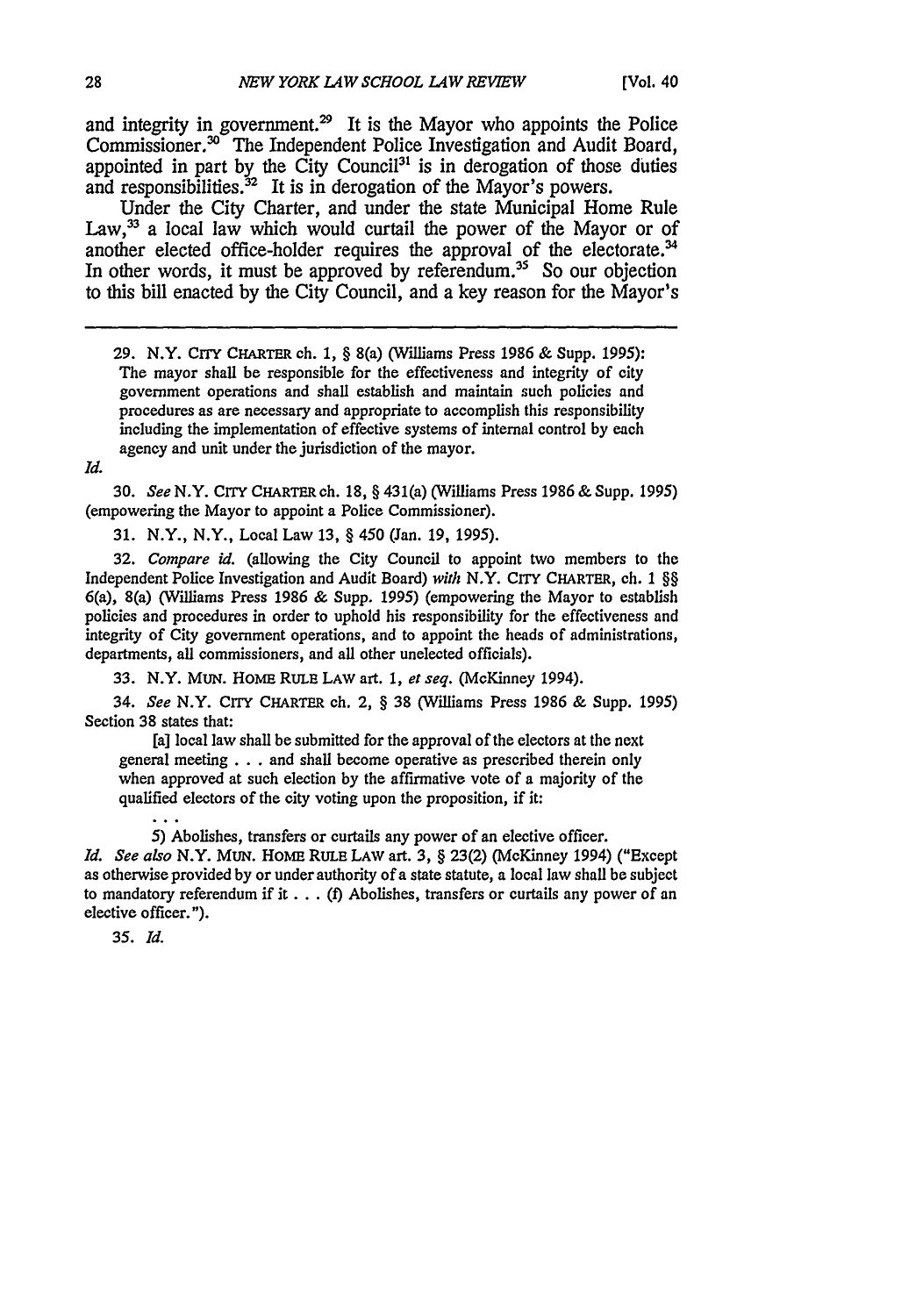veto,<sup>36</sup> is that the Mayor's power under Charter section 6 to appoint all officers of the City would be curtailed.<sup>37</sup>

In addition, the power of the Mayor to run the Police Department would be curtailed. The power of the Police Commissioner, a mayoral appointee,<sup>38</sup> to be responsible for corruption would be appointee, $38$  to be responsible for corruption would be curtailed-notwithstanding statements of legislative intent in the bill to the contrary.39 While all these forms of curtailments may be lawful if submitted to a referendum, they cannot be accomplished by the City Council alone without the approval of the electorate.<sup>40</sup>

The Speaker of the Council talked about Council appointments to the Board of Correction<sup>41</sup> as a precedent for the type of appointment structure set forth in the Council's bill.<sup>42</sup> Well, I would just like to point out two things. First of all, the Council's power to appoint members of the Board of Correction was established pursuant to the 1975 Charter amendments,<sup>43</sup> which were submitted to the vote of the electorate.<sup>44</sup>

37. *See* N.Y. CrrY **CHARTER** ch. **1,** § 6(a) (Williams Press 1986 & Supp. 1995). Section 6(a) empowers the Mayor to appoint the heads of administrations, departments, all commissioners and all other officers not elected by the people except as otherwise provided by the law. Under Local Law 13, the City Council would be entitled to appoint two of the five members of the Independent Police Investigation and Audit Board. *Id.*

38. N.Y. CITY CHARTER ch. 18, § 431(a) (Williams Press 1986 & Supp. 1995) (empowering the Mayor to appoint a Police Commissioner).

39. *See* N.Y., N.Y., Local Law 13, § 456 (Jan. 19, 1995) (stating that "It]he provisions of this chapter shall not be construed to limit or impair the authority of the police commissioner to investigate corruption within the department, or to discipline members of the department.").

40. *See supra* note 34.

41. Vallone, *supra* note 8. In the transcript of his Symposium remarks, Mr. Vallone responded to a question by saying that the "City Council [does] have the authority to make direct appointments [and that they] already make appointments" to the Board of Correction. Peter F. Vallone, Symposium Transcript: *Police Corruption, Municipal Corruption: Cures at What Cost?* 168-69 (Mar. 30, 1995) (copy on file with the *New York Law School Law Review).*

42. N.Y. CITY CHARTER ch. **25,** § 626(a) (Williams Press 1986 & Supp. 1995) (giving the City Council the power to appoint three members to the Board of Correction). *See* Annette Gordon-Reed, *Watching the Protectors: Independent Oversight of Municipal Law Enforcement Agencies,* 40 N.Y.L. SCH. L. REV. 87 (1995) (comparing the Board of Corrections to the City Council's and the Mayor's proposals for independent oversight boards for the police).

43. *See* N.Y. CITY CHARTER ch. **25,** § **626** (Williams Press 1986 & Supp. 1995).

<sup>36.</sup> Jonathan P. Hicks, *Mayor Vetoes Bill Creating a Panel to Monitor Police, N.Y.* TIMES, Dec. 24, 1994, at 1 (noting Mayor Giuliani's opposition to Local Law 13 which established the Independent Police Investigation and Audit Board).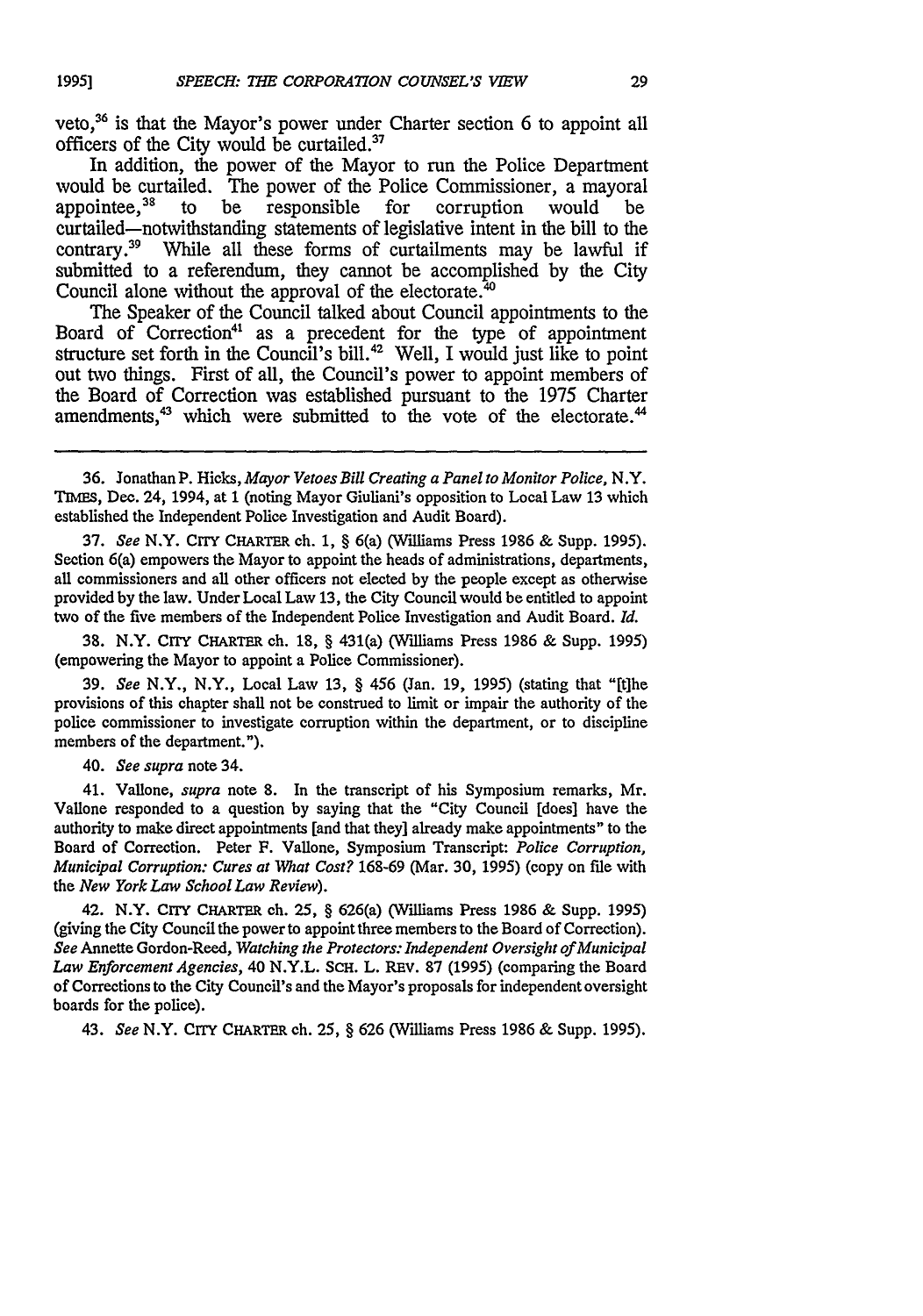Second, the Board of Correction does not exercise executive powers.<sup>45</sup> By contrast, the Council's oversight commission would exercise important executive powers with regard to corruption prevention.<sup>46</sup>

These issues of curtailment probably would not arise if the City Council felt that the Police Commissioner was not doing a good job on narcotics and sought to remove narcotics enforcement from his jurisdiction or wished to create an independent panel to examine narcotics law enforcement and deployment strategies. None of those actions would involve the Council directly in the performance of an executive function. But here the City Council apparently believes it is empowered under the Charter to make direct appointments to a body which would fight police corruption through on-street investigations. $47$  The limitations on the Council's power in this area are expressly set forth in the Charter<sup>48</sup> and are important because they reflect the fundamental principle that it is the Mayor, as the City's chief executive, who is accountable for the performance of City officers and City agencies.<sup>49</sup> The issue is thus vitally important to the proper governance of the City of New York.

I would also like to talk a little bit about the allocation of resources. This new commission, if it comes into existence, will have a five-member

46. N.Y., N.Y., LocalLaw **13,** § 451 (Jan. *19,* 1995) (empowering the Independent Police Investigation and Audit Board to assist the Police Department to formulate and implement policies and programs to detect and eliminate corruption, and the power to undertake independent investigations of possible corruption within the Police Department); *see also id.* § 450(a) (giving the City Council power of appointment to the Independent Board).

47. *See id.* § 451(a)(3) (describing the Independent Police Investigation and Audit Board's power to "undertake independent investigations of possible corruption within the police department"); *see also id. §* 451(a)(4) (giving the Board further power to "undertake investigations of possible corruption within the police department at the request of the mayor or the police commissioner.").

48. N.Y. CrIY CHARTER ch. 2, § 29 (Williams Press 1986 & Supp. 1995) (listing the City Council's powers of investigation and oversight and excluding any mention of the power to make appointments); *see also id.* oh. 1, § 6(a) (giving the Mayor the power to appoint the heads of administrations, departments, all commissioners and all other unelective officials).

49. *Id.* ch.1, § 8(a) (which states that the Mayor is responsible for the effectiveness and integrity of City government).

<sup>44.</sup> *See* N.Y. **CITY** CHARTER ch. 2, § **38(5)** (Williams Press 1986 & Supp. **1995).**

*<sup>45.</sup> See* N.Y. CrrY CHARTER ch. *25,* § 626 (Williams Press 1986 & Supp. 1995) (empowering the Board of Correction to inspect facilities, inspect records of the department, propose improvements, evaluate performance, report findings and recommendations to the Mayor, establish standards and procedures and conduct public or private hearings and investigations within the jurisdiction of the department).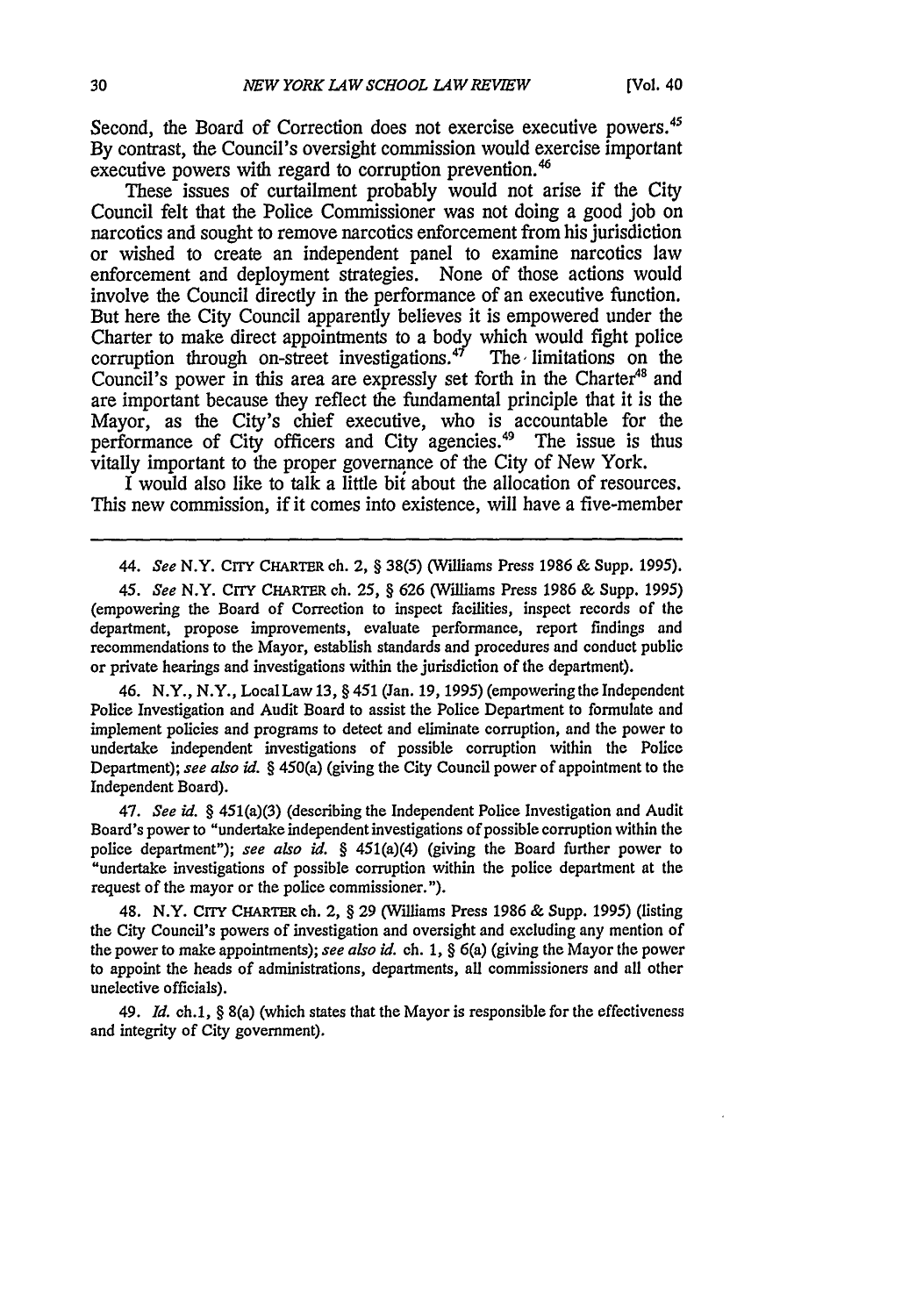board.<sup>50</sup> It will also have a staff.<sup>51</sup> How large will that staff be? Well, it may have ten, it may have fifteen, perhaps it is even going to have twenty-five staff members.

As you know, the City does not have an awful lot of money to spend. I think it is fair to say that our resources are somewhat depleted these days. I think it is also fair to say that the resources allocated to the Independent Commission created by the City Council will never be as large as the resources in the possession of the five District Attorneys, the U.S. Attorneys for the Southern and Eastern Districts of New York, and the Police Department, which has over five hundred police officers assigned to the Internal Affairs Bureau and a vast network of agents who monitor corruption on an ongoing basis.

I would also like to point out that over the last eighteen months the city of New York has had a remarkable record of reducing crime.<sup>52</sup> The Speaker of the City Council is correct in saying that the Council played a major role in providing the resources for the hiring of additional cops—and they are to be commended for that.<sup>53</sup> However, the Council cannot claim any credit, and it does not in fact seek to claim credit, for how those resources are deployed. That is a matter peculiarly within the power of the Police Commissioner.<sup>54</sup>

New York City Police Commissioner William Bratton, utilizing the powers that he has, has done a terrific job in deploying the manpower he has on hand to produce a more effective crime control strategy. There is nothing to suggest that he is not going to be just as vigorous in this area of corruption-corruption monitoring and educating the men and women in the Police Department about corruption hazards.

*52. See* Clifford Krauss, *Bratton Builds His Image As He Rebuilds the Police, N.Y.* TIMEs, Nov. 19, 1994, at **1** (stating that homicides were down **18%** that year from last, while robbery and auto thefts are down 15%. Shooting incidents dropped 16% citywide and 780 fewer people had been killed or wounded by gunfire).

*53. See* Vallone, *supra* note 8, at 14 (stating that the City Council legislated the "Safe Cities, Safe Street" program that put more than 6000 cops on the streets).

54. N.Y. CrrY CHARTER ch. 18, § 434 (1986 & Supp. 1993) (empowering the Police Commissioner to have control of the government, administration and discipline of the Police Department, and of the police force, and to be the chief executive officer of the police force).

**<sup>50.</sup>** N.Y., N.Y., Local Law 13, § 450 (Jan. **19,** 1995).

*<sup>51.</sup> See id.* § 453 (stating that "It]he board is authorized, within appropriations available therefor, to appoint such employees as are necessary to exercise its powers and fulfill its duties.").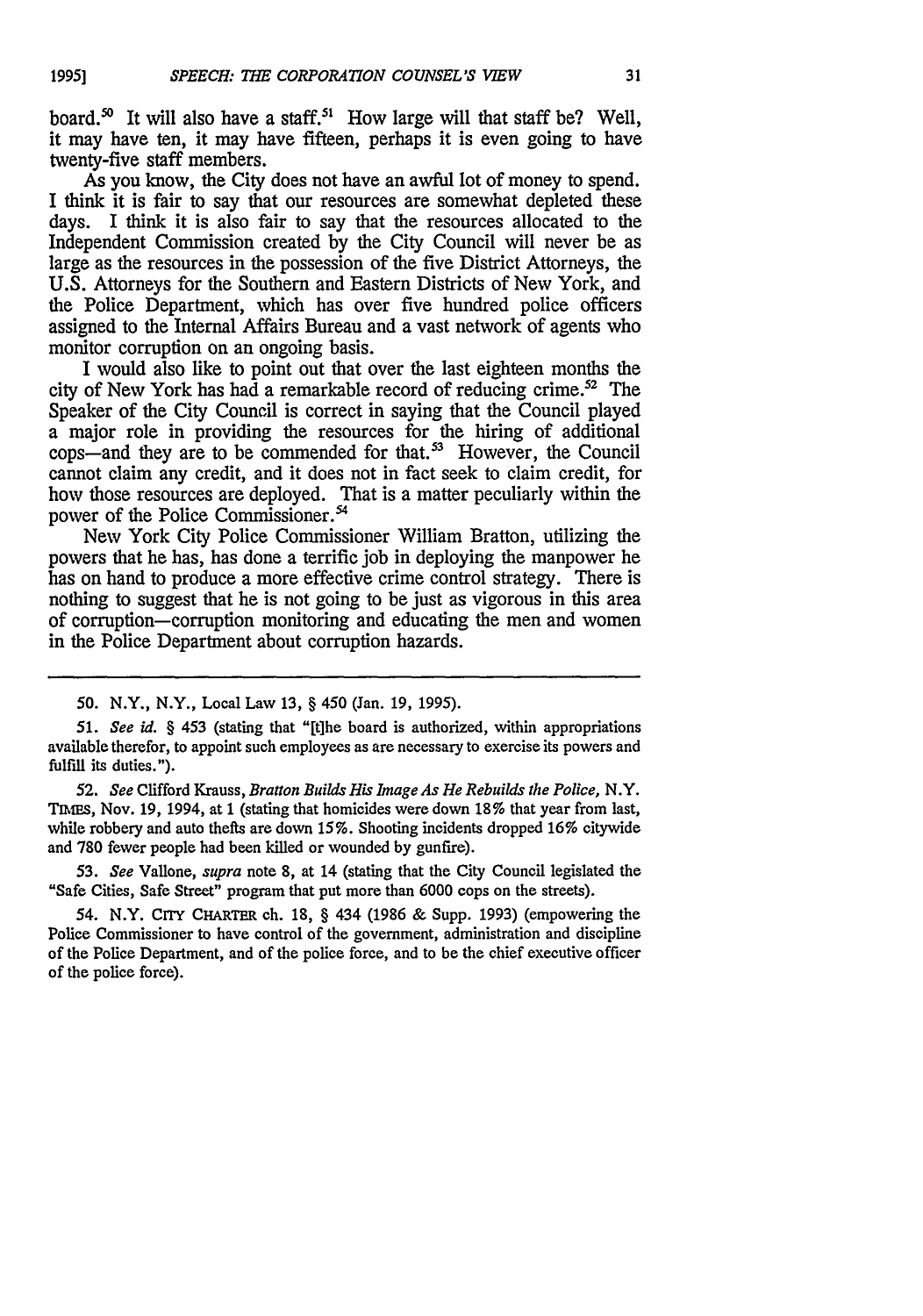Commissioner Bratton has already begun important initiatives in this area,<sup>55</sup> and we believe that they ought to be given time to be carried out. The responsibility for fighting corruption is now and will always be a matter for the Police Department. After all, when you think about it, a commission with five members and a staff of fifteen to twenty-five cannot be nearly as effective as a diligent and vigorous Police Commissioner.

The Mayor's Executive Order recognizes this.'6 The Independent Commission appointed under the Executive Order has as its primary function to make sure that the Police Department has an effective, ongoing anti-corruption effort.<sup>57</sup> This will be accomplished through vigorous monitoring and periodic investigations.<sup>58</sup> The City Council's bill monitoring and periodic investigations.<sup>58</sup> provides for just the reverse. It does not focus so much on the monitoring function. Instead, it emphasizes active ongoing investigations.<sup>59</sup>

Compare for a moment the resources that are available to the Council's independent oversight board and the Police Department.<sup>60</sup>

57. *Id.* § 2 (describing the Police Commissioner's duties to monitor both the performance of anti-corruption systems and agency conditions).

*58. Id.*

59. In addition to empowering the Independent Police Investigation and Audit Board to "perform assessments and audits of the police department's internal systems for detecting, investigating and preventing corruption among uniformed and civilian members of the police force and make recommendations for the improvement of those systems" and to "assist the police department to formulate and implement policies and programs to detect and eliminate corruption," Local Law 13 also empowers the Board to "undertake independent investigations of possible corruption within the police department; and undertake investigations of possible corruption within the police department at the request of the Mayor or the Police Commissioner." N.Y., N.Y., Local Law 13, § 451(1)-(4) (Jan. 19, 1995).

*60. See A* Useful *Deterrent to Corrupt Cops,* N.Y. TIMES, Dec. 1, 1994, at **A32** (stating that "[t]he Police Department's Internal Affairs Division is a gargantuan operation, with enormous resources and a staff of approximately 500. The Audit Board is envisioned as a modest shop, with a staff of **13** and a budget of only \$1 million a

*<sup>55.</sup> See Krauss, supra* note *52,* at 1 (describing new initiatives introduced by Police Commissioner Bratton, such as replacing existing commanders, revamping uniforms and computer systems, and giving his precinct commanders responsibilities previously left to citywide units).

<sup>56.</sup> Pursuant to Executive Order No. 18 § 3(b), the Police Department remains responsible for investigating specific allegations of corruption made against Police Department personnel. The Commission shall not investigate such matters except where the Commission and the commissioners of the City Department of Investigation, with the approval of the Mayor, determine that exceptional circumstances exist in which the assessment of the Police Department's anti-corruption systems requires the investigation of underlying allegations of corruption made against Police Department personnel. N.Y., N.Y., Exec. Order 18 § 3(b) (Feb. 27, 1995).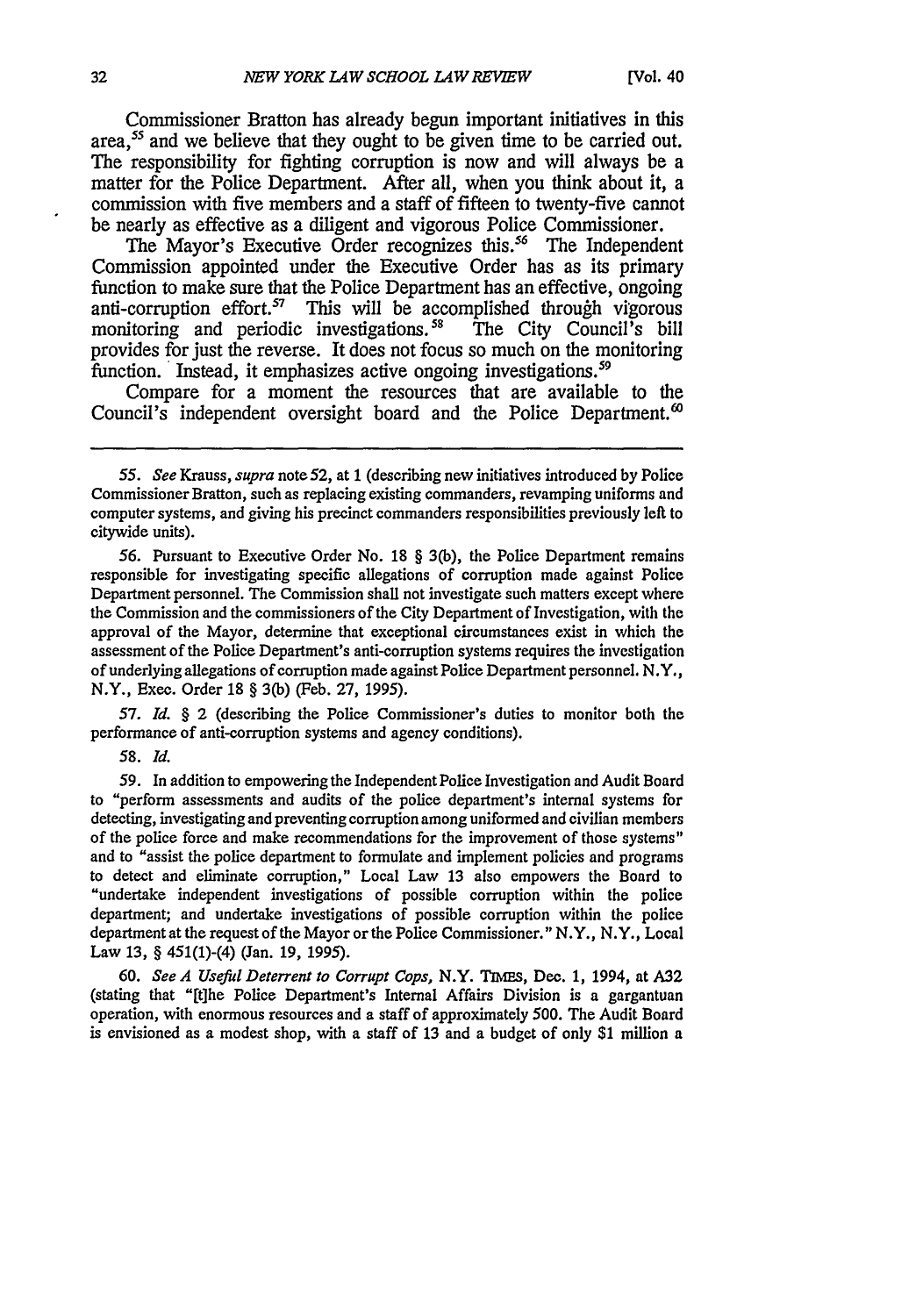Consider also the potential for difficulties with other law enforcement agencies. This is why the District Attorneys and the U.S. Attorneys have all criticized this proposal<sup> $61$ </sup>—they say it is going to be a land mine for potential squabbles, for ongoing jurisdictional battles, and for potentially great conflict.<sup>62</sup>

I do not think you could run a proper investigation under the City Council's proposal. The Council's commission would conduct an investigation without necessarily informing the Police Commissioner and without knowing whether the Police Commissioner himself, through the Internal Affairs Bureau, might already be conducting an investigation in that particular area. This is not a matter that can be straightened out by directing that the District Attorneys enter into protocols. Long before there is a referral to the District Attorney, the Internal Affairs Bureau may be conducting its own investigation. Unless there is disclosure, there is real potential for a dangerous clash between investigations.

Let me emphasize: Without letting the Internal Affairs Bureau or the Police Commissioner know of an investigation, and without some prior notice to the Department of Investigation, you may very well have this Independent Commission created by the City Council having their investigators going out against sworn police officers who are armed. The potential here for difficulty is very, very great. This is an important reason why the Mayor has opposed the City Council's initiative.

I think that the Speaker also suggested that the Mayor is acting on his own here.<sup>63</sup> I would like to think that after the years that I have spent in public service and in private practice, I can examine a piece of legislation and come to an independent determination as to whether or not it passes muster under the City Charter; whether it is "chartertutional" or "unchartertutional." The Law Department,<sup>64</sup> without any urging from the Mayor other than to look at the bill and give it our best opinion, has come to an independent conclusion that this bill, as enacted by the City

year.").

63. *See* Vallone, *supra* note 8, at **17** (stating that "[u]nfortunately the Mayor... chose to ignore the law and replaced the independent panel with one under his control. By doing this, he risks giving the impression that he is above the law.").

64. The Law Department was created under chapter 17 of the N.Y. City Charter and is empowered to "be attorney and counsel for the city and every agency thereof and shall have charge and conduct of all the law business of the city and its agencies and in which the city is interested." N.Y. CrrY CHARTER ch. 17, § 394 (Williams Press 1986 & Supp. 1995).

<sup>61.</sup> Levitt, *supra* note **15,** at A20.

<sup>62.</sup> *See Mayor's Veto Message, supra* note 17.